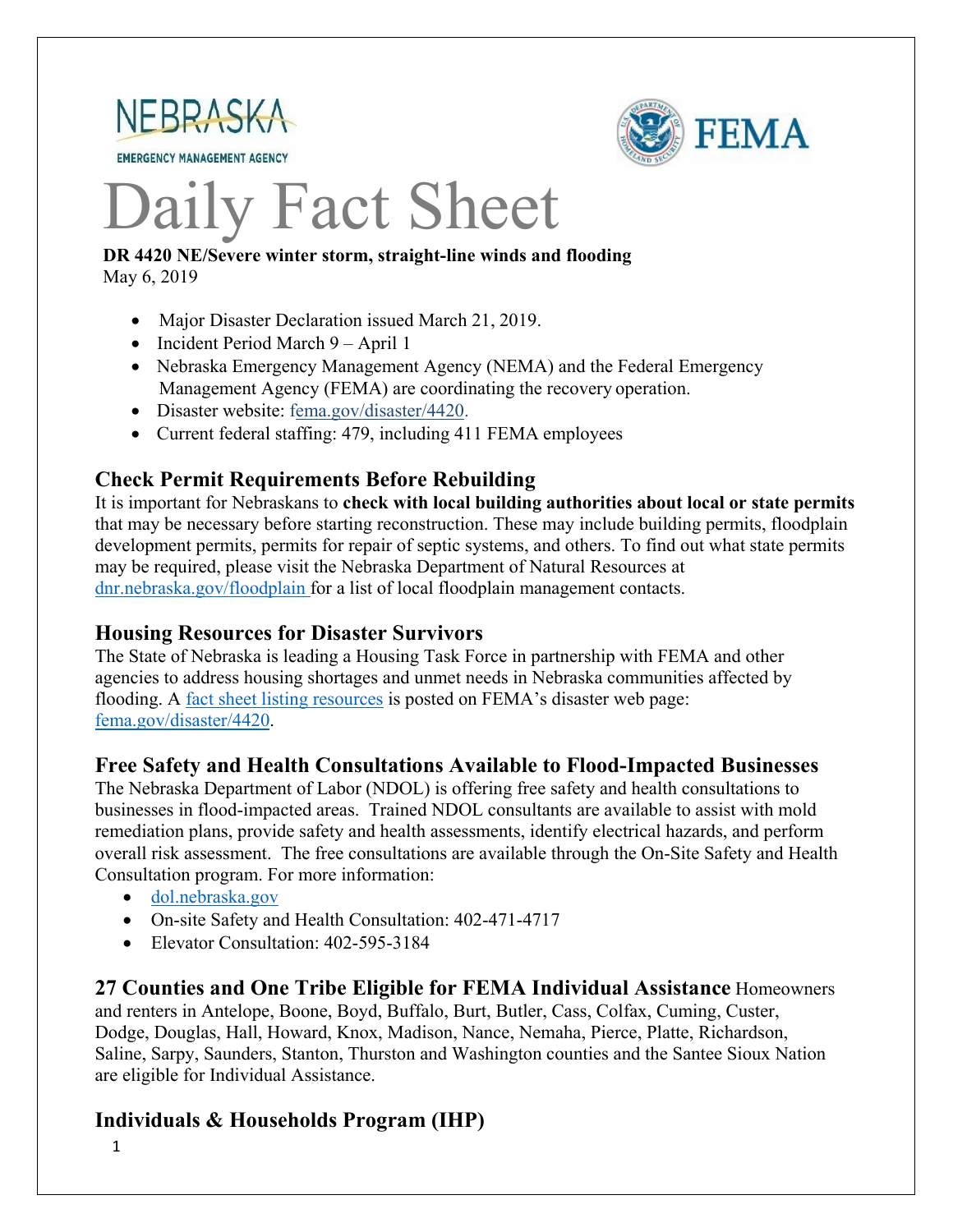#### **As of May 5**

- **5,542** applicants in designated counties have applied for FEMA Individual Assistance.
- FEMA has approved **\$21,334,171**.
- This includes **\$18,999,088** for housing assistance and **\$2,335,083** for disaster-related other needs.
- **Deadline to register for Individual Assistance is May 20.**

# **Don't Wait; Register with FEMA Now**

If you experienced losses as a result of the March flooding, don't wait for a Disaster Recovery Center to open. Register with FEMA immediately and file any insurance claims. Disaster Recovery Centers are opening in the areas affected by the disaster, but this will take time. You can register with FEMA in several ways:

• Online, visit [DisasterAssistance.gov.](https://disasterassistance.gov/) On a smart phone, use the [FEMA app.](https://www.fema.gov/mobile-app) By phone, call **800-621-3362** or **800-462-7585 (TTY)** from 7 a.m. to 10 p.m. daily. Or visit a **Disaster Recovery Center** and speak to a FEMA specialist one-on-one. To find the nearest DRC, go online to [FEMA.gov/DRC.](http://www.fema.gov/DRC)

# **FEMA Hiring Nebraskans to Work on Disaster Recovery**

FEMA is hiring Nebraskans to help with recovery efforts. Anyone interested in temporary job opportunities should go to [www.USAJobs.gov.](http://www.usajobs.gov/) The website is updated as new postings occur. Type "FEMA Local Hire" in the search box and put "Nebraska" in the location box.

# **Understanding Your FEMA Letter**

If you applied for assistance from FEMA, you will receive a letter in the mail or via email that explains the status of your application and how to respond. It is important to read the letter carefully. Your letter will include the amount of any assistance FEMA may provide and information on the appropriate use of disaster assistance funds.

• If you have questions about the letter, you may go online to [DisasterAssistance.gov;](http://www.disasterassistance.gov/) call the disaster assistance helpline at **800-621-3362** or **800-462-7585 (TTY)**; or visit a Disaster Recovery Center. To find center locations and hours, go online t[o](https://www.fema.gov/disaster-recovery-centers) [FEMA.gov/DRC](https://www.fema.gov/disaster-recovery-centers) or download the [FEMA mobile](https://www.fema.gov/mobile-app) app.

# **Disaster Recovery Centers Assist Survivors**

Disaster Recovery Centers are operating, or are scheduled to begin operation, in areas affected by the winter storm and flooding. More centers continue to be announced. Recovery specialists from FEMA and the U.S. Small Business Administration (SBA) will provide information on available services, explain assistance programs and help survivors complete or check the status of their applications.

**Disaster Recovery Centers are closed on Sundays**. Disaster Recovery Center locations and hours are:

- **Antelope County:** Neligh Fire Hall, 512 W. 11<sup>th</sup> St., Neligh, NE 68756 Open May 6, 7, 8 and 9 from 9 a.m. to 6 p.m.
- **Boyd County:** Spencer Community Hall, 108 W. Main St., Spencer, NE 68777. Open May 6, 7 and 8 from 9 a.m. to 6 p.m. **Closing May 8.**
- **Cuming County:** Beemer Village Clerk, 317 N. Main St., Beemer, NE 68718 Open May 7, 8, 9, 10 and 11 from 9 a.m. to 6 p.m.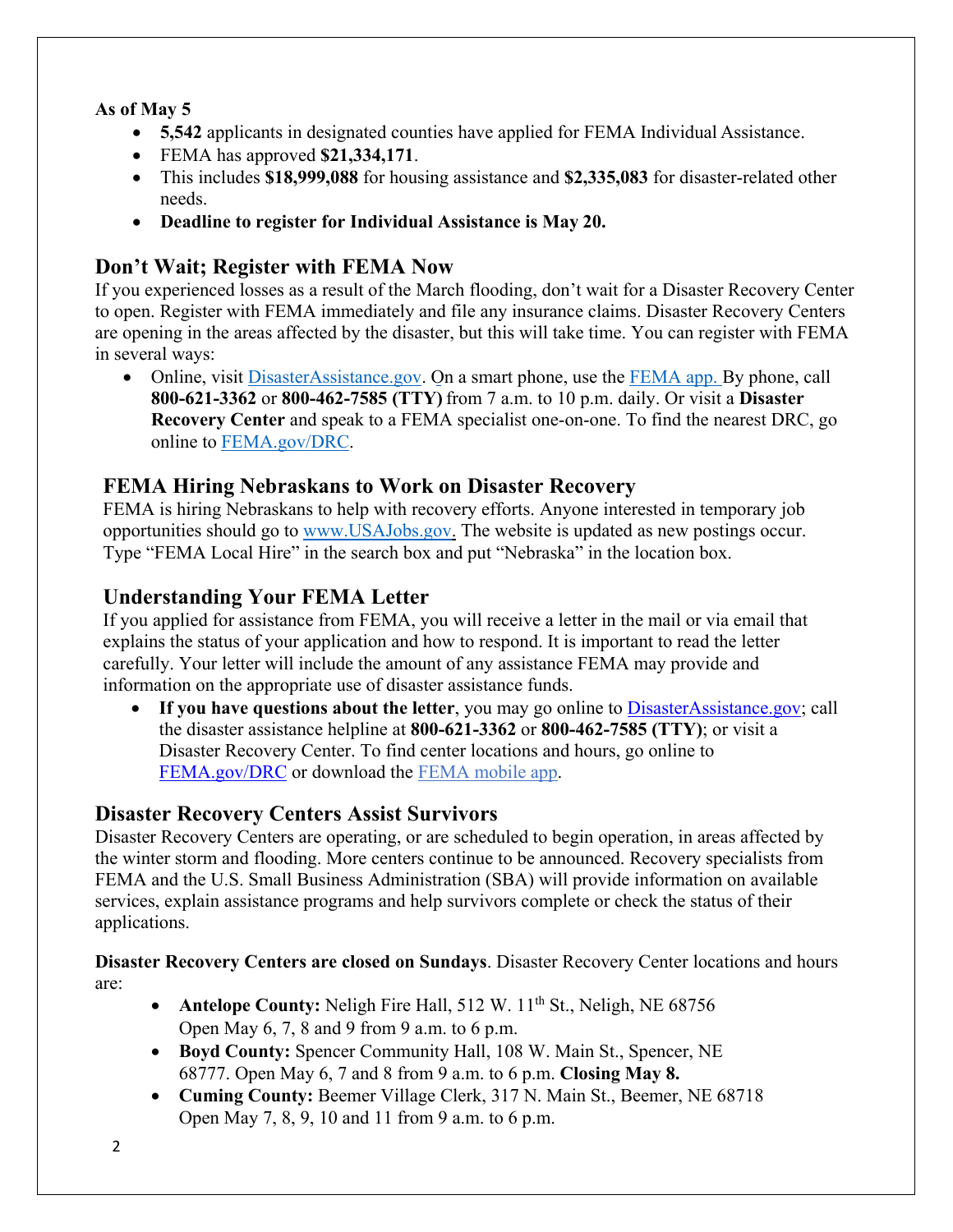- **Dodge County:** Fremont Learning Center, 130 E. 9th St., Fremont, NE 68025. Open Monday-Saturday 9 a.m. to 6 p.m.
- **Pierce County:** Pierce Fire Hall, 106 S. 1<sup>st</sup> St., Pierce, NE 68767 Open May 10, 11, 12 ,13 and 15 from 9 a.m. to 6 p.m.
- **Platte County:** Eagles Club Post 1834, 3205 12<sup>th</sup> St., Columbus, NE 68601 Open May 6, 7, 8, 9 and 10 from 9 a.m. to 6 p.m.
- **Saline County:** Bethlehem Lutheran Church, 805 Hawthorne Ave., Crete, NE 68333 Open May 6 from 9 a.m. to 6 p.m.
- **Sarpy County**: Twin Creek, 3802 Raynor Parkway, Suite 201, Bellevue, NE 68123. Open Monday-Saturday 9 a.m. to 6 p.m.

Survivors can visit any open center for help. To find the nearest DRC visit: [FEMA.gov/DRC,](http://www.fema.gov/DRC) or text **DRC** along with a ZIP code to 43362 or call the Disaster Assistance Helpline at **800-621-3362** or **800-462-7585 (TTY)**.

# **U.S. Small Business Administration (SBA) Update**

SBA has approved more than \$26.8 million in low-interest disaster loans as of May, 3. For homeowners and renters, SBA has approved 460 loans for \$23,654,200; for businesses and private nonprofits, SBA has approved 22 loans for \$3,194,400. For information, businesses and residents can visit *[SBA.gov/disaster](http://www.sba.gov/disaster)*, call SBA's Customer Service Center at **800-659-2955,** or email *[disastercustomerservice@sba.gov.](mailto:disastercustomerservice@sba.gov)* TTY users may call **800-877-8339**.

SBA is operating two Disaster Loan Outreach Centers; the first in Cass County in the **Plattsmouth Community/Senior Center at 308 S 18th Street, Plattsmouth, NE 68048,** open Mondays-Fridays. The second center is in Douglas County in the **Valley Veterans Club at 111 E Front Street, Valley, NE 68064**. This center will be opened for a limited period from Monday, May 6 through close of business on Thursday, May 9. Both centers hours are from 9:00 a.m. – 6:00 p.m. No appointment necessary.

## **National Flood Insurance Program (NFIP)**

As of May 3, NFIP has received 1,027 flood insurance claims in Nebraska and issued \$4,684,595 in advance payments to policyholders. Total paid on all claims: \$23,447,921.

# **Debris Removal a Priority for Communities after Nebraska Flooding**

NEMA, the Nebraska Department of Environmental Quality (NDEQ) and FEMA are coordinating cleanup efforts in Nebraska. Debris needs to be separated into categories and placed at the curb. Debris should not block the roadway. For information, go online to the Nebraska Department of Environmental Quality at [deq.state.ne.us/.](http://www.deq.state.ne.us/)

## **Long-Term Recovery Help Grows for Nebraska Storm Survivors**

As the focus turns toward long-term recovery from the March severe winter storm, straight-line winds and flooding, survivors have many resources available from local, state and federal agencies and nonprofit organizations to assist with unmet needs.

Nebraska survivors with unmet needs may contact:

- For property clean up contact the **Crisis Clean Up Hotline: 833-556-2476**
- For all other needs of assistance call **Nebraska 211**.
- 3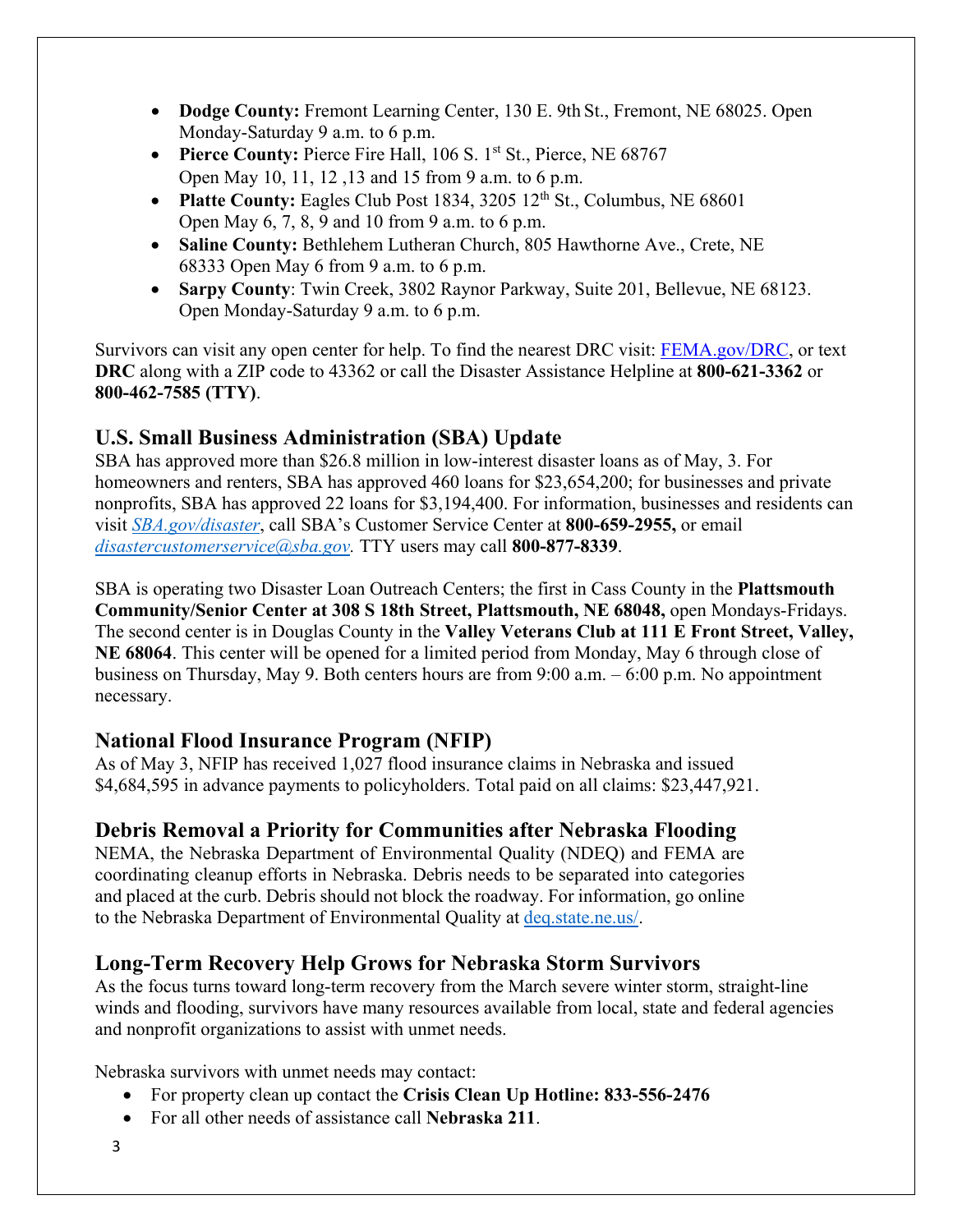- To volunteer to help, please contact **United Way of the Midlands. [Click](https://uwmidlands.galaxydigital.com/need/?s=1&need_init_id=1660) here** to view, sign up and make someone's day brighter! In state, call 2-1-1 for questions (press option 6). Or
- **Contact the Fremont Volunteer Reception Center.** Volunteer opportunities are available online at [http://signup.com/go/xynaaxZ.](http://signup.com/go/xynaaxZ?fbclid=IwAR1m90U2vgYS7ECdb6AHljMooZNkdAfb6i-7s_1hgOCf11d0oi-VMnJcMYY) The Volunteer Center is at Fremont Area United Way, 445 East 1st Street, Suite 1, Fremont. Open Monday to Saturday, 9 a.m. -5 p.m., or go online to [fremontnebraskavrc@gmail.com.](mailto:fremontnebraskavrc@gmail.com)

#### **Houses of Worship May Apply for FEMA Public Assistance Grants**

Houses of worship that sustained damage from the flooding in Nebraska may apply for grants from the Federal Emergency Management Agency (FEMA). The deadline to apply is May 20, 2019.

FEMA's Public Assistance (PA) Program provides grants to certain kinds of nonprofit organizations. Among these are faith-based organizations that provide essential social services to the public. Only organizations with state or IRS tax-exempt status may be considered. More information about eligible essential and critical service providers can be found on FEMA.gov by viewing the table on page 13 of FEMA's [Public Assistance](https://www.fema.gov/media-library-data/1525468328389-4a038bbef9081cd7dfe7538e7751aa9c/PAPPG_3.1_508_FINAL_5-4-2018.pdf)  [Program and Policy Guide.](https://www.fema.gov/media-library-data/1525468328389-4a038bbef9081cd7dfe7538e7751aa9c/PAPPG_3.1_508_FINAL_5-4-2018.pdf)

The Nebraska Emergency Management Agency (NEMA) is conducting briefings for applicants. Organizations can find the schedule of briefings and information on how to apply by going online to the NEMA website: [nema.nebraska.gov/.](https://nema.nebraska.gov/)

#### **Nebraska Joint Information Center**

The Nebraska Emergency Management Agency was awarded a grant for more than \$400,000 from the Federal Emergency Management Agency to make disaster-related crisis counseling services available. The crisis counseling program funds outreach workers who will be available to support emotional and psychological recoveries of Nebraskans impacted by the floods

Survivors who live in Butler, Cass, Colfax, Dodge, Douglas, Nemaha, Sarpy, Saunders, and Washington counties may call the Rural Response Hotline at 1-800-464-0258**.** Callers can get tips on how to handle disaster-related distress, along with referrals to local treatment centers, support groups and community-based organizations. **For more information see [nema.nebraska.gov.](file://fema.net/R7/DR/DR-4420-NE/EA/Planning%20and%20Products/Writers/Dale%20Bonza/DFS/nema.nebraska.gov)**

# **NFIP Increased Cost of Compliance Can Help with Rebuilding in Nebraska**

If you have a policy with the National Flood Insurance Program (NFIP) and your home was damaged extensively by March storms, you may qualify for additional coverage under your policy, under the provisions of Increased Cost of Compliance (ICC). ICC funds can help defray the costs of elevating, floodproofing, demolishing or relocating a residential structure. For more information on general flood insurance questions, contact your local floodplain administrator, NFIP at **800-427-4661**, or your insurance agent.

#### **Disaster Unemployment Assistance Available**

Information about DUA can be found at [dol.nebraska.gov/UIBenefits/Programs/DUA.](https://dol.nebraska.gov/UIBenefits/Programs/DUA)

## **Assistance for Landowners, Farmers, Ranchers and Producers**

The USDA says higher limits now are available for borrowers interested in USDA's farm loans. For more information, visit [USDA Farm Service Agency.](https://www.fsa.usda.gov/)